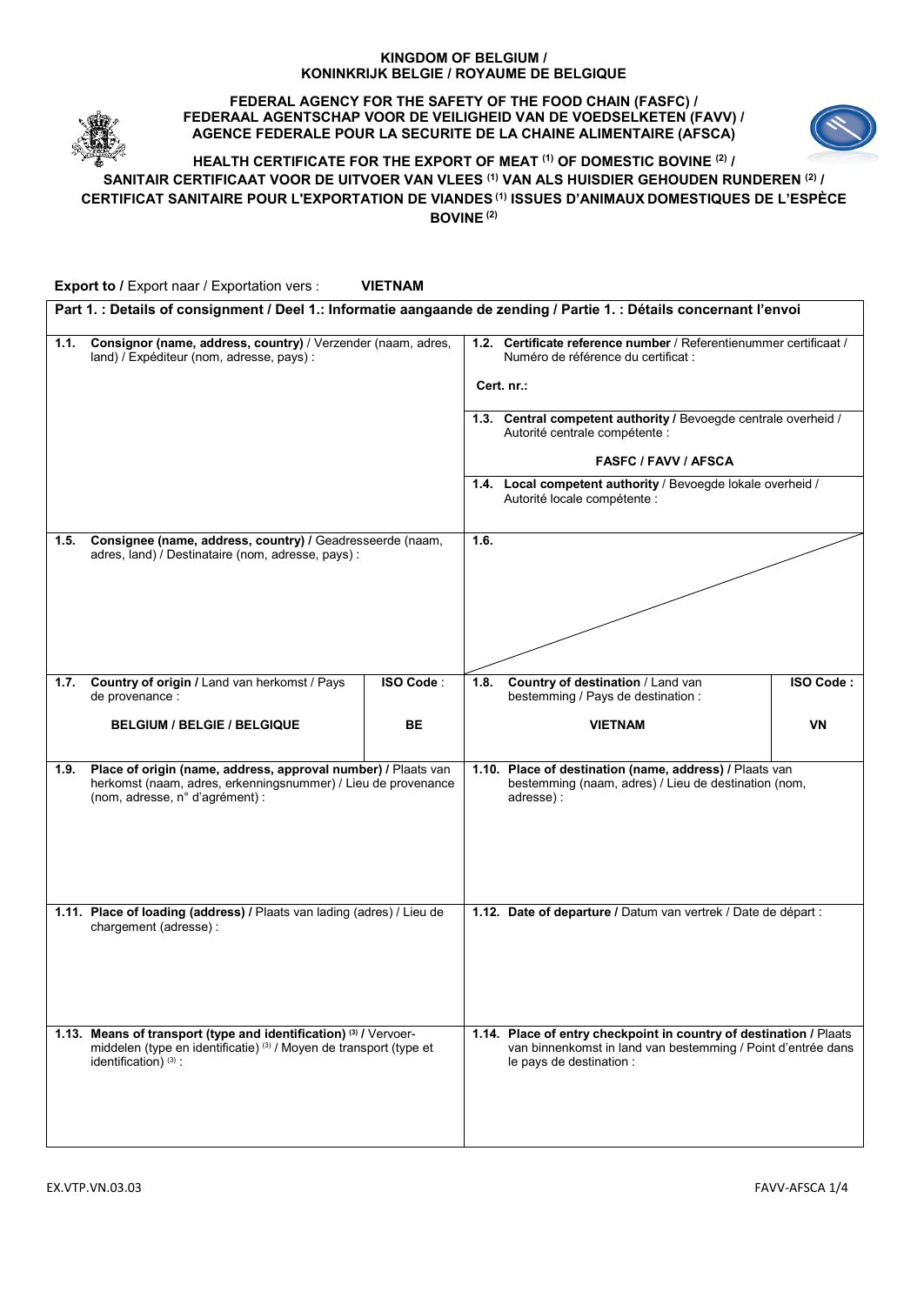| Cert. Nr.: |  |
|------------|--|
|            |  |

| 1.15. Description of commodity / Omschrijving van de goederen /<br>Description des marchandises :                                                                                                                                    | 1.16. Commodity code (HS code) / Productcode (GN-code) / Code<br>de marchandise (Code SH) : |  |  |  |  |
|--------------------------------------------------------------------------------------------------------------------------------------------------------------------------------------------------------------------------------------|---------------------------------------------------------------------------------------------|--|--|--|--|
|                                                                                                                                                                                                                                      | 1.17. Quantity / Hoeveelheid / Quantité :                                                   |  |  |  |  |
| 1.18. Temperature of the products / Temperatuur product /<br>Température du produit :                                                                                                                                                | 1.19. Number of packages / Aantal verpakkingen / Nombre de<br>conditionnements :            |  |  |  |  |
| 1.20.                                                                                                                                                                                                                                | 1.21. Type of packaging / Aard van de verpakking / Type de<br>conditionnement :             |  |  |  |  |
|                                                                                                                                                                                                                                      |                                                                                             |  |  |  |  |
| 1.22. Commodities certified as / Goederen gecertificeerd voor / Marchandises certifiées pour :<br>Human consumption / Humane consumptie / Consommation humaine                                                                       |                                                                                             |  |  |  |  |
| 1.23. Identification of the commodities / Identificatie van de goederen / Identification des marchandises :                                                                                                                          |                                                                                             |  |  |  |  |
| Description of products (specify species) /<br>Beschrijving van de producten (diersoort vermelden) /<br>Description des produits (préciser espèce) :                                                                                 |                                                                                             |  |  |  |  |
| Address and approval number of the slaughterhouse/<br>Adres en erkenningsnummer van het slachthuis /<br>Adresse et numéro d'agrément de l'abattoir :                                                                                 |                                                                                             |  |  |  |  |
| Address and approval number of the cutting-plant <sup>(4)</sup> /<br>Adres en erkenningsnummer van de uitsnijderij <sup>(4)</sup> /<br>Adresse et numéro d'agrément de l'atelier de découpe (4) :                                    |                                                                                             |  |  |  |  |
| Address and approval number of the cold store (4) /<br>Adres en erkenningsnummer van het koel- en vrieshuis <sup>(4)</sup> /<br>Adresse et numéro d'agrément de l'entrepôt frigorifique <sup>(4)</sup> :                             |                                                                                             |  |  |  |  |
| Address and approval number of the meat processing plant <sup>(4)</sup> /<br>Adres en erkenningsnummer van het vleesverwerkend bedrijf <sup>(4)</sup> /<br>Adresse et numéro d'agrément de l'usine de transformation de viande (4) : |                                                                                             |  |  |  |  |
| Number of cuts/packages /<br>Aantal stuks/colli /<br>Nombre de découpes/unités d'emballage :                                                                                                                                         |                                                                                             |  |  |  |  |
| Net weight (kg) /<br>Nettogewicht (kg) /<br>Poids net (kg):                                                                                                                                                                          |                                                                                             |  |  |  |  |
| Date of production /<br>Datum van productie /<br>Date de production :                                                                                                                                                                |                                                                                             |  |  |  |  |
| Month and year of freezing /<br>Maand en jaar van bevriezing /<br>Mois et année de congélation :                                                                                                                                     |                                                                                             |  |  |  |  |
| Batch No /<br>Lot nr. $/$<br>$N^{\circ}$ de lot :                                                                                                                                                                                    |                                                                                             |  |  |  |  |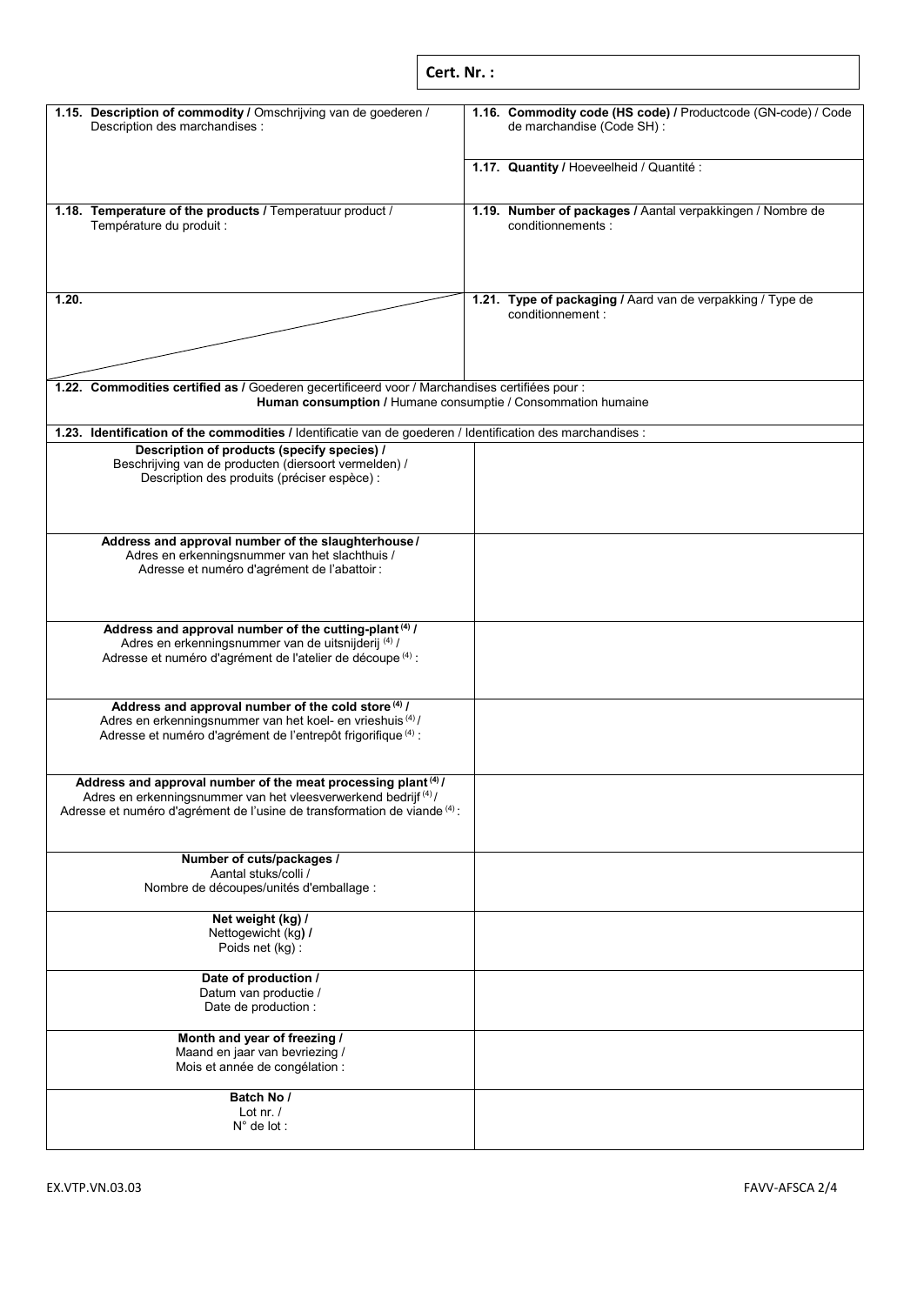**Cert. Nr. :**

## **Part 2: Health attestation / Deel 2: Gezondheidsverklaring / Partie2 : Attestation sanitaire**

**I, the undersigned official veterinarian, declare that I am aware of the relevant provisions of Regulations (EC) Nos 178/2002 laying down the general principles and requirements of food law, establishing the European Food Safety Authority and laying down procedures in matters of food safety, 852/2004 on the hygiene of foodstuffs, 853/2004 laying down specific hygiene rules for food of animal origin, (EU) 2017/625 on official controls and other official activities performed to ensure the application of food and feed law and the relevant provisions of regulation (EC) N° 999/2001 laying down rules for the prevention, control and eradication of certain transmissible spongiform encephalopathies and hereby certify that the meat of domestic bovine described in this certificate has been obtained in accordance with those requirements. The following requirements are also complied with /**

Ik, ondergetekende, officiële dierenarts, verklaar dat ik kennis heb van de bepalingen van de verordeningen (EG) nrs. 178/2002 tot vaststelling van de algemene beginselen en voorschriften van de levensmiddelenwetgeving, tot oprichting van een Europese Autoriteit voor voedselveiligheid en tot vaststelling van procedures voor voedselveiligheidsaangelegenheden, 852/2004 inzake levensmiddelenhygiëne, 853/2004 houdende vaststelling van specifieke hygiënevoorschriften voor levensmiddelen van dierlijke oorsprong, (EU) 2017/625 betreffende officiële controles en andere officiële activiteiten die worden uitgevoerd om de toepassing van de levensmiddelen te waarborgen en de relevante bepalingen van erordening nr. 999/2001 houdende vaststelling van voorschriften inzake preventie, bestrijding en uitroeiing van bepaalde overdraagbare spongiforme encefalopathieën en verklaar hierbij dat het in dit certificaat beschreven vlees van als huisdier gehouden runderen overeenkomstig deze voorschriften is geproduceerd. Er wordt ook aan de volgende voorwaarden voldaan /

Je soussigné, vétérinaire officiel, déclare avoir connaissance des dispositions pertinentes des Règlements (CE) n° 178/2002 établissant les principes généraux et les prescriptions générales de la législation alimentaire, instituant l'Autorité européenne de sécurité des aliments et fixant des procédures relatives à la sécurité des denrées alimentaires, 852/2004 relatif à l'hygiène des denrées alimentaires, 853/2004 fixant des règles spécifiques d'hygiène applicables aux denrées alimentaires d'origine animale, (UE) 2017/625 concernant les contrôles officiels et les autres activités officielles servant à assurer le respect de la législation alimentaire et des dispositions pertinentes du Règlement (CE) n° 999/2001 fixant les règles pour la prévention, le contrôle et l'éradication de certaines encéphalopathies spongiformes transmissibles et certifie que les viandes issues d'animaux domestiques de l'espèce bovine décrites dans le présent certificat ont été obtenues conformément aux dites dispositions. Il est également satisfait aux conditions suivantes :

- **2.1. The products are derived from animals born and raised in Belgium /**
	- De producten zijn afgeleid van dieren geboren en gekweekt in België /
- Les produits sont issus d'animaux nés et élevés en Belgique.
- **2.2. The meat is derived from animals slaughtered in Belgium that has a negligible risk for BSE according to the definition of the OIE /** Het vlees is afgeleid van dieren geslacht in België dat een verwaarloosbaar risico heeft voor BSE overeenkomstig de definitie van de OIE / Les viandes sont issues d'animaux abattus en Belgique, qui dispose d'un risque négligeable pour l'ESB selon la définition de l'OIE.
- **2.3. The meat has been produced in compliance with the conditions set out in Sections I and V of Annex III to Regulation (EC) No 853/2004, which means it has been produced under hygienic conditions /** Het vlees is geproduceerd overeenkomstig de voorschriften van de secties I en V van bijlage III bij verordening (EG) nr. 853/2004, wat

inhoudt dat ze onder hygiënische omstandigheden werden geproduceerd /

Les viandes ont été produites dans le respect des conditions énoncées à l'annexe III, sections I et V, du Règlement (CE) n° 853/2004, ce qui signifie qu'elles ont été produites dans des conditions hygiéniques.

**2.4. The meat has been found fit for human consumption following ante and post-mortem inspections, carried out in accordance with Annex I to Regulation (EU) No 2017/625, inspections during which no signs of infectious diseases making the meat unfit for human consumption, including BSE, have been observed /**

Het vlees werd geschikt voor humane consumptie bevonden op grond van de overeenkomstig verordening (EU) nr. 2017/625 uitgevoerde ante- en post-mortemkeuringen en inspecties waarbij geen tekenen van infectieuze ziekten die het vlees ongeschikt voor humane consumptie maken, inclusief BSE, vastgesteld werden /

Les viandes ont été jugées propres à la consommation humaine à la suite des inspections ante et post mortem réalisées conformément à l'annexe I du Règlement (UE) n° 2017/625, inspections aux cours desquelles aucun signe de maladies infectieuses rendant la viande impropre à la consommation humaine, y compris d'ESB, n'a été observé.

**2.5. The meat has been marked with an identification mark in accordance with Section I of Annex II to Regulation (EC) No 853/2004, confirming it is fit for human consumption /** Het vlees werd voorzien van een identificatiemerk overeenkomstig sectie I van bijlage II bij verordening (EG) nr. 853/2004, wat bevestigt dat

het geschikt voor humane consumptie is /

Les viandes ont été munies d'une marque d'identification conformément à l'annexe II, section I, du Règlement (CE) n° 853/2004, confirmant qu'elles sont propres à la consommation humaine.

**2.6. The meat satisfies the relevant criteria set out in Regulation (EC) No 2073/2005 on microbiological criteria for foodstuffs, which means the meat contains no harmful micro-organisms /**

Het vlees voldoet aan de criteria van verordening (EG) nr. 2073/2005 inzake microbiologische criteria voor levensmiddelen, wat inhoudt dat het vlees geen schadelijke micro-organismen bevat /

Les viandes satisfont aux critères pertinents énoncés dans le Règlement (CE) n° 2073/2005 concernant les critères microbiologiques applicables aux denrées alimentaires, ce qui sous-entend que les viandes ne contiennent pas de micro-organismes nocifs.

**2.7. The guarantees covering live animals and products thereof provided by the residue plans submitted in accordance with Regulation (EU) No 2017/625 are fulfilled, which means the meat contains no toxic residues /**

Met betrekking tot levende dieren en dierlijke producten, worden alle garanties geboden die zijn vervat in de op grond van Verordening (EU) nr. 2017/625 ingediende plannen betreffende residuen, wat inhoudt dat het vlees geen toxische residuen bevat /

Les garanties couvrant les animaux vivants et les produits issus de ces animaux prévues par les plans relatifs aux résidus présentés conformément au Règlement (UE) n° 2017/625 sont réunies, ce qui sous-entend que la viande ne contient pas de résidus toxiques.

**2.8. The meat of domestic bovines described above satisfies the requirements of Delegated Regulation (EU) 2020/687 supplementing Regulation (EU) 2016/429 as regards rules for the prevention and control of certain listed diseases. The meat has been obtained from bovines coming from holdings which are not subject to an outbreak of foot and mouth disease, rinderpest or Rift Valley fever, nor are located in a zone delimited around such an outbreak in accordance with applicable legislation /** Het hierboven omschreven vlees van als huisdier gehouden runderen voldoet aan de voorschriften van Gedelegeerde Verordening (EU)

2020/687 tot aanvulling van Verordening (EU) 2016/429 wat regels voor de preventie en bestrijding van bepaalde in de lijst opgenomen ziekten betreft. Het vlees is verkregen van runderen afkomstig van bedrijven die geen uitbraak van mond-en-klauwzeer, runderpest of Riftdalkoorts zijn, noch gevestigd zijn in een zone afgebakend rond een dergelijke uitbraak, overeenkomstig de geldende regelgeving /